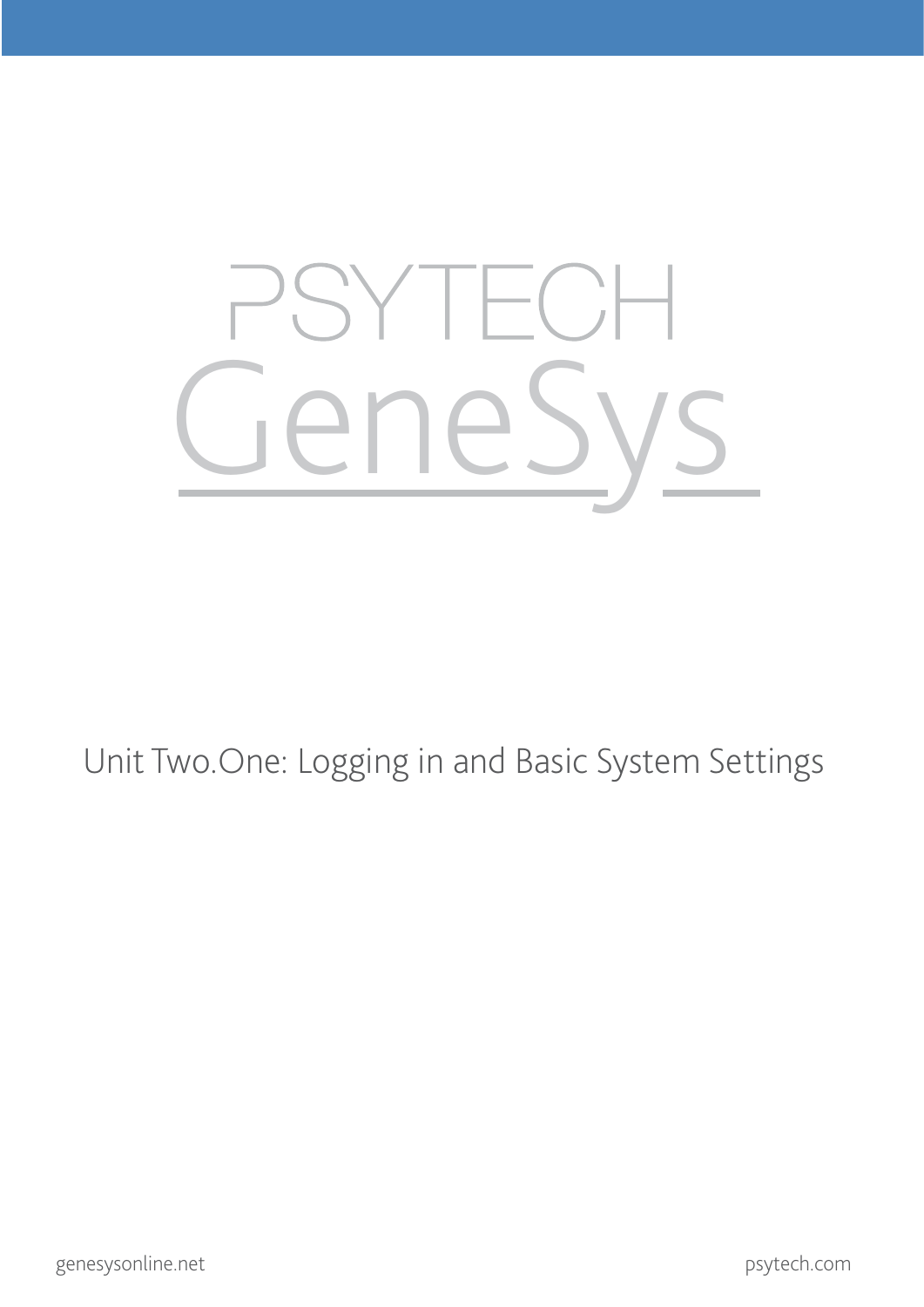# Unit Two.One: Objectives

Main System Functions

- • Getting Started
	- • Minimum Requirments
	- • Log-in
	- • Screen Familiarisation
		- The Toolbar
		- The Tree Menu
		- • The Notification Area
	- • Change Password & PIN
	- • System Notification Emails
	- • Adding Credits

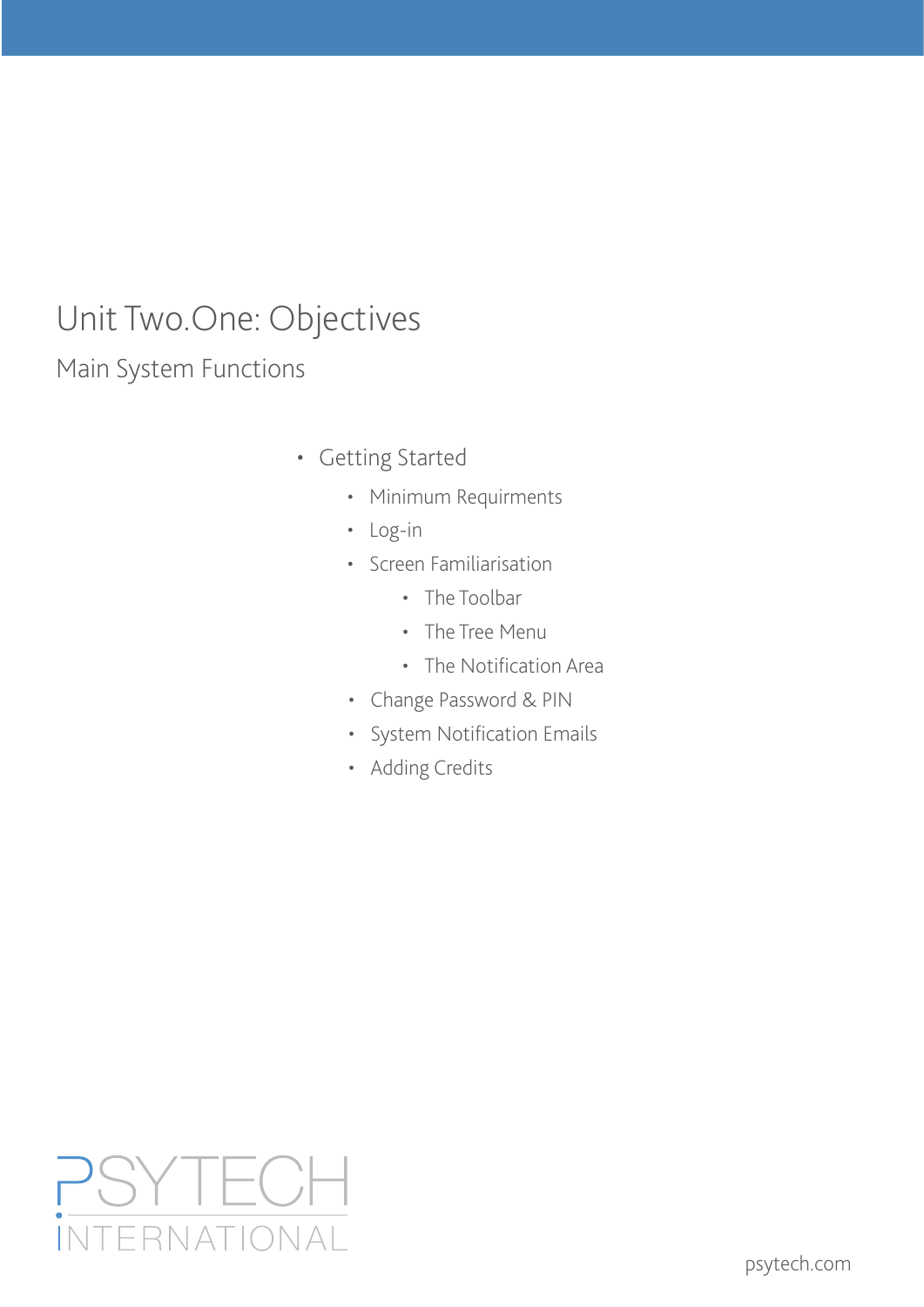#### Minimum Requirements

Psytech GeneSys is build using some of the latest advancements in Flash. This means that Adobe Flash player version 9 or above is an essential requirement.

Psytech GeneSys is Cloud based. So therefore a reliable internet connection is required at all times.

Reports generated by Psytech GeneSys are produced mainly in Microsoft Word (.Doc) format, however Adobe PDF's and Microsoft Excel are also used for some reports, therefore suitable document readers will be required to open these reports. Local permissions may also need to be set in high security systems to allow the download of these files from to the local computer.

Finally, batches of reports are produced and then zipped. Most modern operating system can open zip files natively, however if you do not have access to this feature a zip utility will be required.

#### Cross Browser Support

Psytech GeneSys is supported by all major browsers on all major pc/mac based platforms.

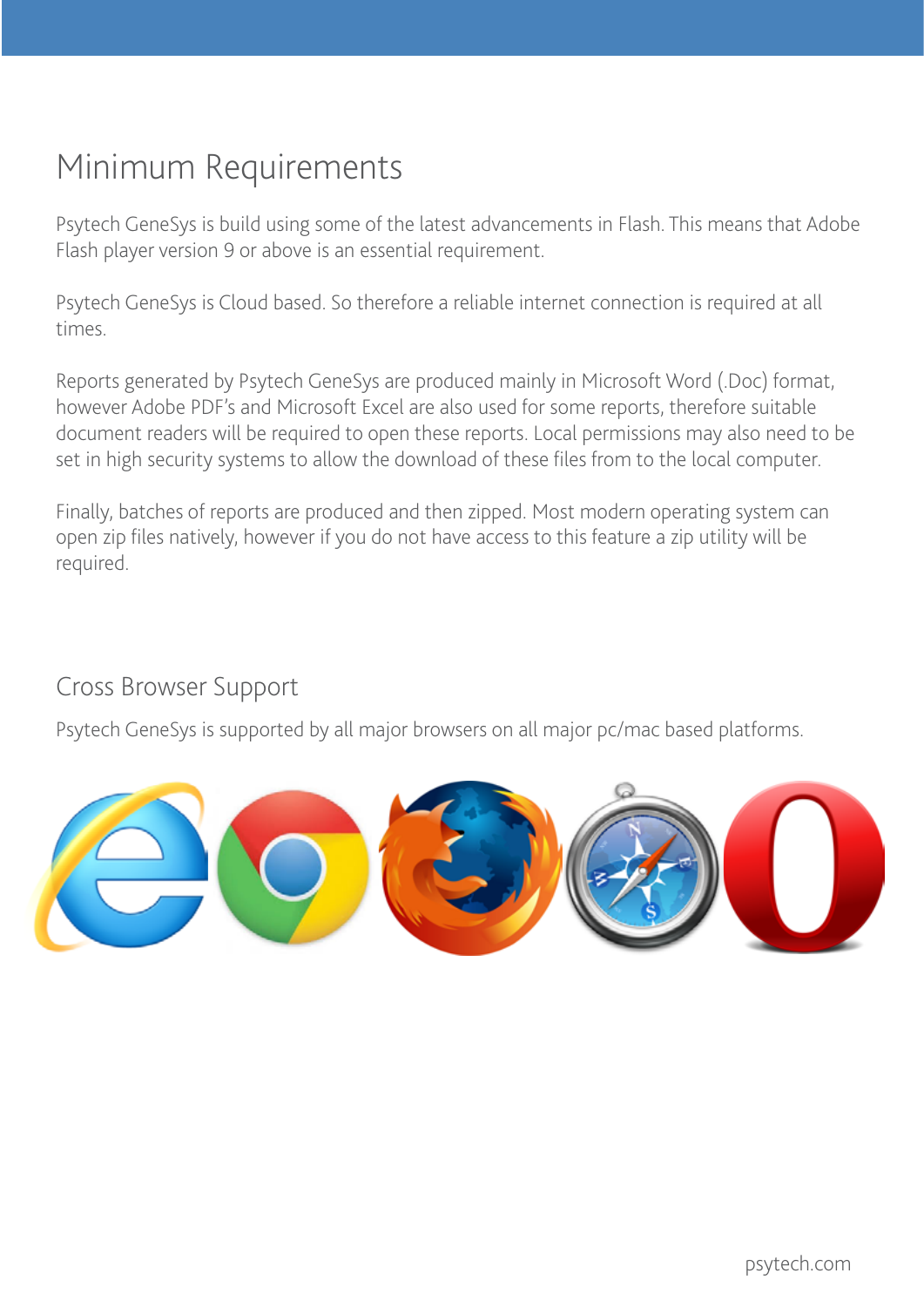Log-in

#### http://www.genesysonline.net Go to:

and click on the Launch button:



then enter your Username (email address) and password into the fields in the new screen:



Then press the Enter key or click on the forward arrows.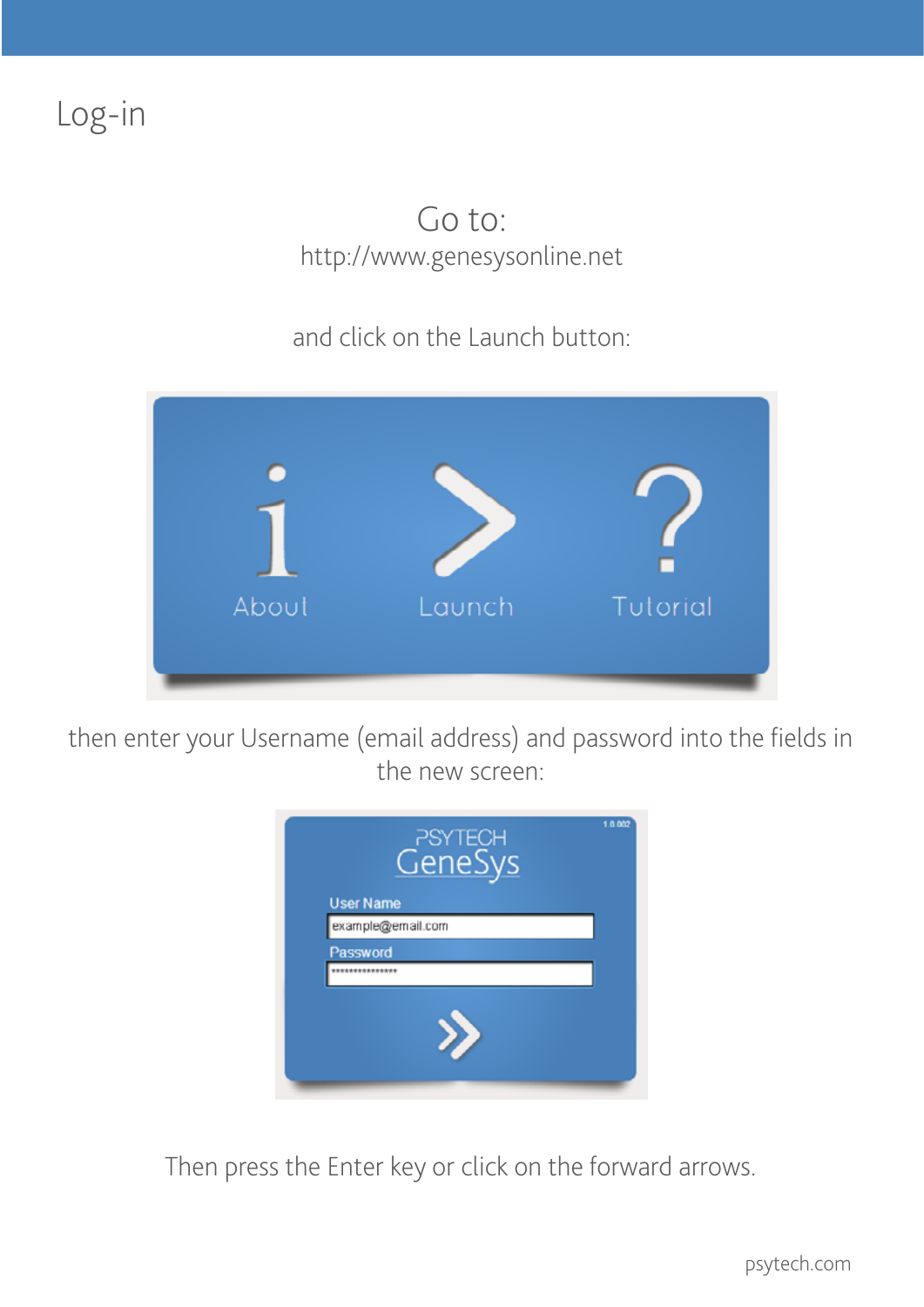#### Screen Familiarisation

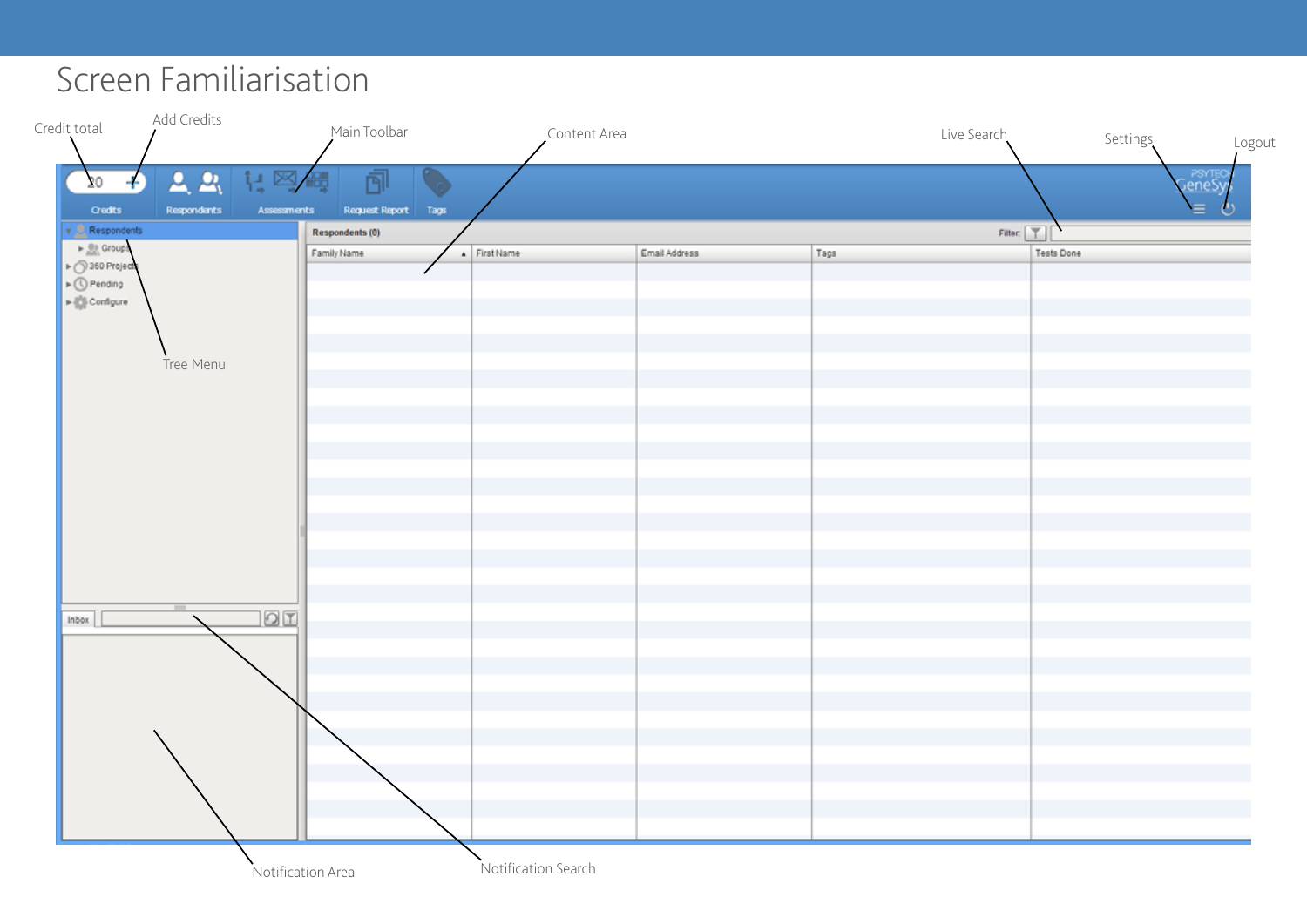### The Toolbar



The toolbar in Psytech GeneSys is the main user control for performing all actions within the system. It is a live context sensitive toolbar that responds dynamically to your actions on screen, only offering you the controls you can currently use based on what you are currently doing or have selected at the time. Options that are not currently available to you are greyed out and their actions disabled.

All actions available in the toolbar also have a corresponding right click context menu option available.

From the toolbar you can perform every action possible within Psytech GeneSys including:

- Updating credits.
- Adding/Editing/deleting a respondent, or importing batches of respondents from an external file.
- • Add/Edit/Delete Groups.
- • Launch tests or score answer sheets.
- • Request reports and apply tags to respondents, or groups of respondents.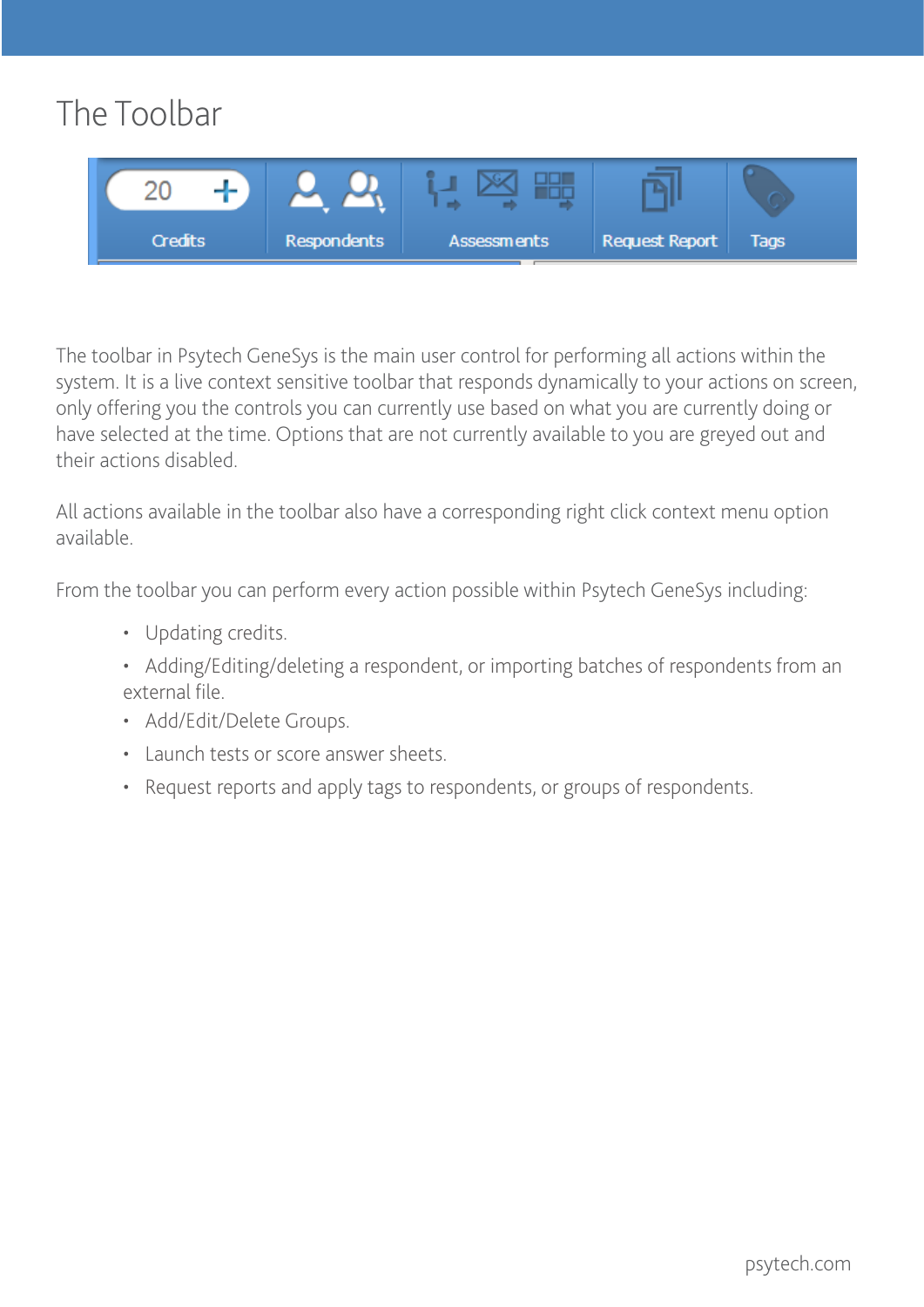#### The Tree Menu



The Tree menu is a system navigation area. Selecting a tree node will change the display of the main Respondent Screen Area. It also has right click context menus over that specific nodes control options.

The tree menu will list all groups you have in the system, or provide project level access to the 360 system.

It also has a number of configuration areas under the Configure node that allows you to customise certain areas of the system.

#### The Notification Area

| Inbox |                                         |  |
|-------|-----------------------------------------|--|
|       | 15FQ+Extended(Sample,Sam)<br>04/04/2013 |  |
|       |                                         |  |
|       |                                         |  |
|       |                                         |  |
|       |                                         |  |
|       |                                         |  |
|       |                                         |  |

The notification area shows you the activity in you system, displaying results received and is an area for you to download reports from.

Clicking on a notification will open it and offer a submenu of actions to perform with this notification.

The notification filter can be used to find specific notifications that have been sent to the system.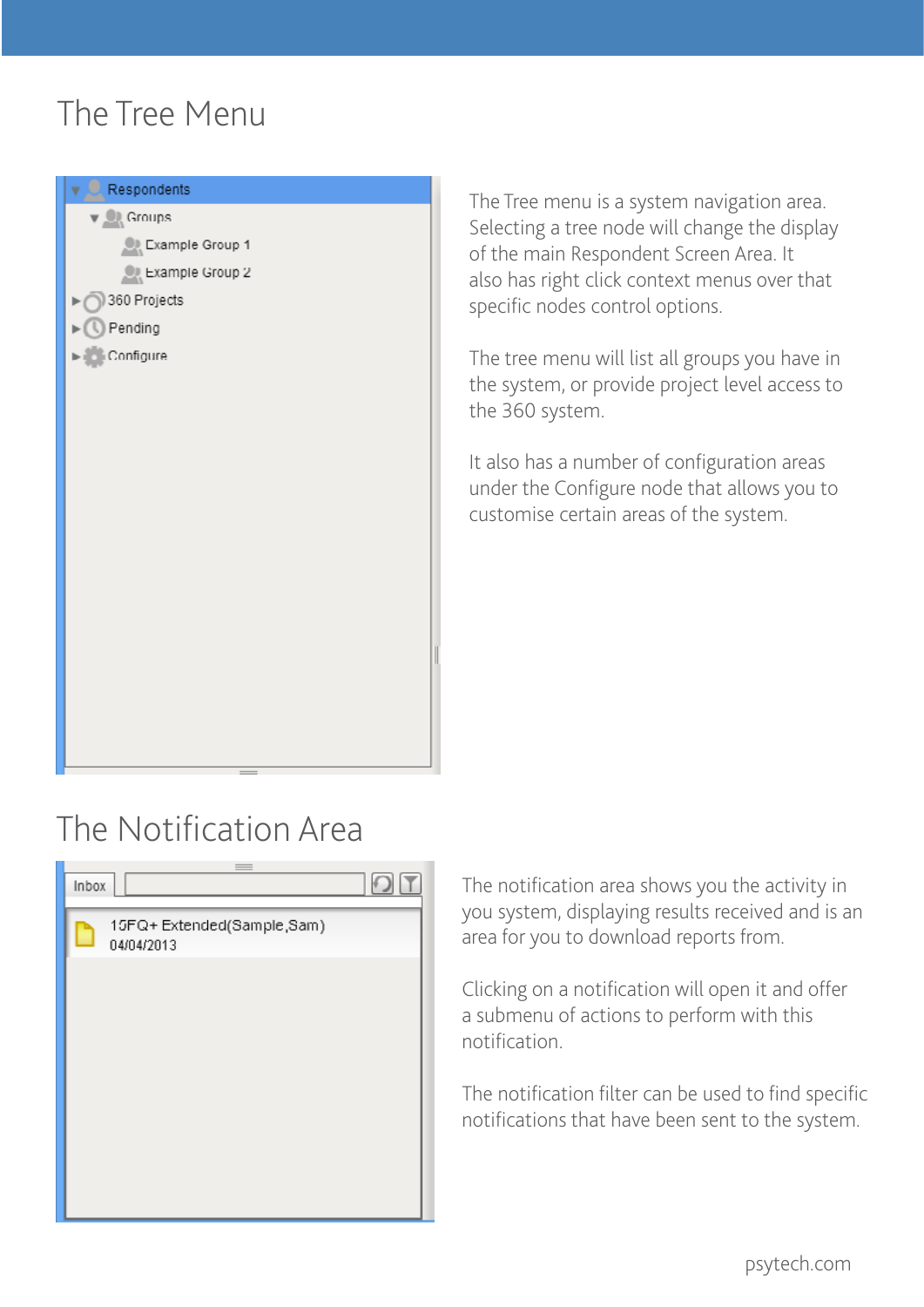#### Change Password and PIN



Clicking on the settings button will open the window below. From there you can change your login details, and specify whether you wish to receive system notifications.

| <b>Genesys Online</b>       |  |
|-----------------------------|--|
| User Name:                  |  |
| example@email.com           |  |
| Password:                   |  |
| ********                    |  |
| Repeat Password             |  |
| ********                    |  |
| PIN:                        |  |
| 1234                        |  |
| Receive Email Notifications |  |
| -63<br>$\blacktriangledown$ |  |
|                             |  |

Clicking the tick button once you have made you changes will save the details.